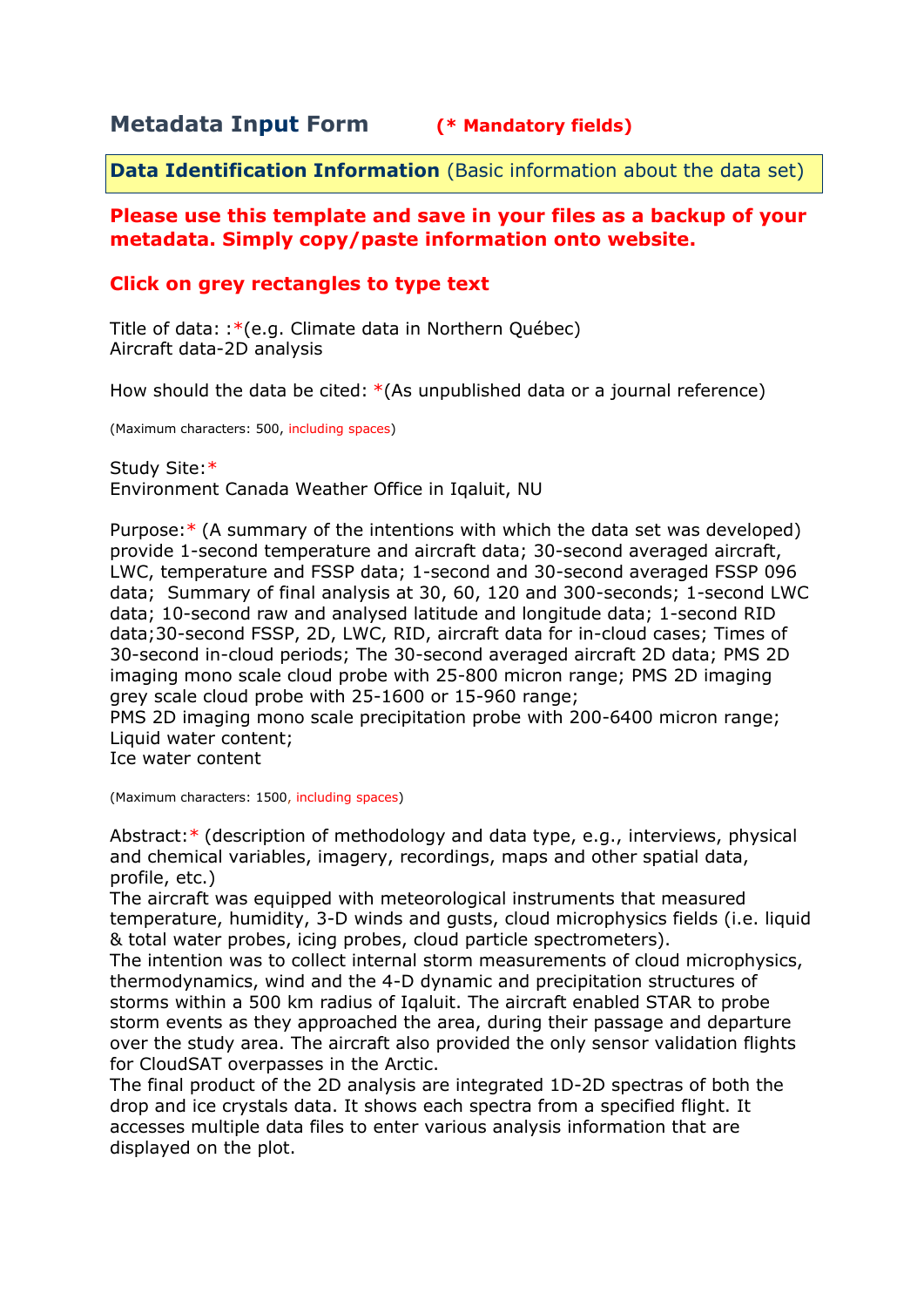The complite description and 2D analysis data summary is presented in the file: Project\_STAR\_Data\_Summary\_March2009.doc

(Maximum characters: 1500, including spaces)

Data Originators: \* (e.g. name of data collector(s)) (Do not enter duplicate originators) Ron Stewart, University of Manitoba CEOS, Winnipeg, MB

John Hanesiak,University of Manitoba CEOS, Winnipeg, MB

Kent Moore, University of Toronto, Toronto, ON

Peter Taylor, York University, Toronto, ON

Walter Strapp, Cloud Physics and Severe Weather Division, Environment Canada, Ottawa, ON

Mengistu Wolde, Flight Research Laboratory, National Research Council of Canada, Ottawa, ON

Links to data (if available, enter NI Email address if direct link is not yet available):

Status of data:\* Click on grey rectangle to view scroll down menu Completed

Maintenance and update frequency:\* Click on grey rectangle to view scroll down menu

As needed

### **Geographic Coordinates** (in decimal format)

#### **Research Area** \*

Coordinates should be in the range of -90.0000 to 90.0000 for the latitude and -180.0000 to 180.0000 for the longitude

| North (latitude N): | 69°03.07'          |
|---------------------|--------------------|
| South (latitude N): | $53^{\circ}19.38'$ |
| West (longitude W): | 66°27.38'          |
| East (longitude W): | 61°59.63'          |

**Time Period** (covered by the data set)